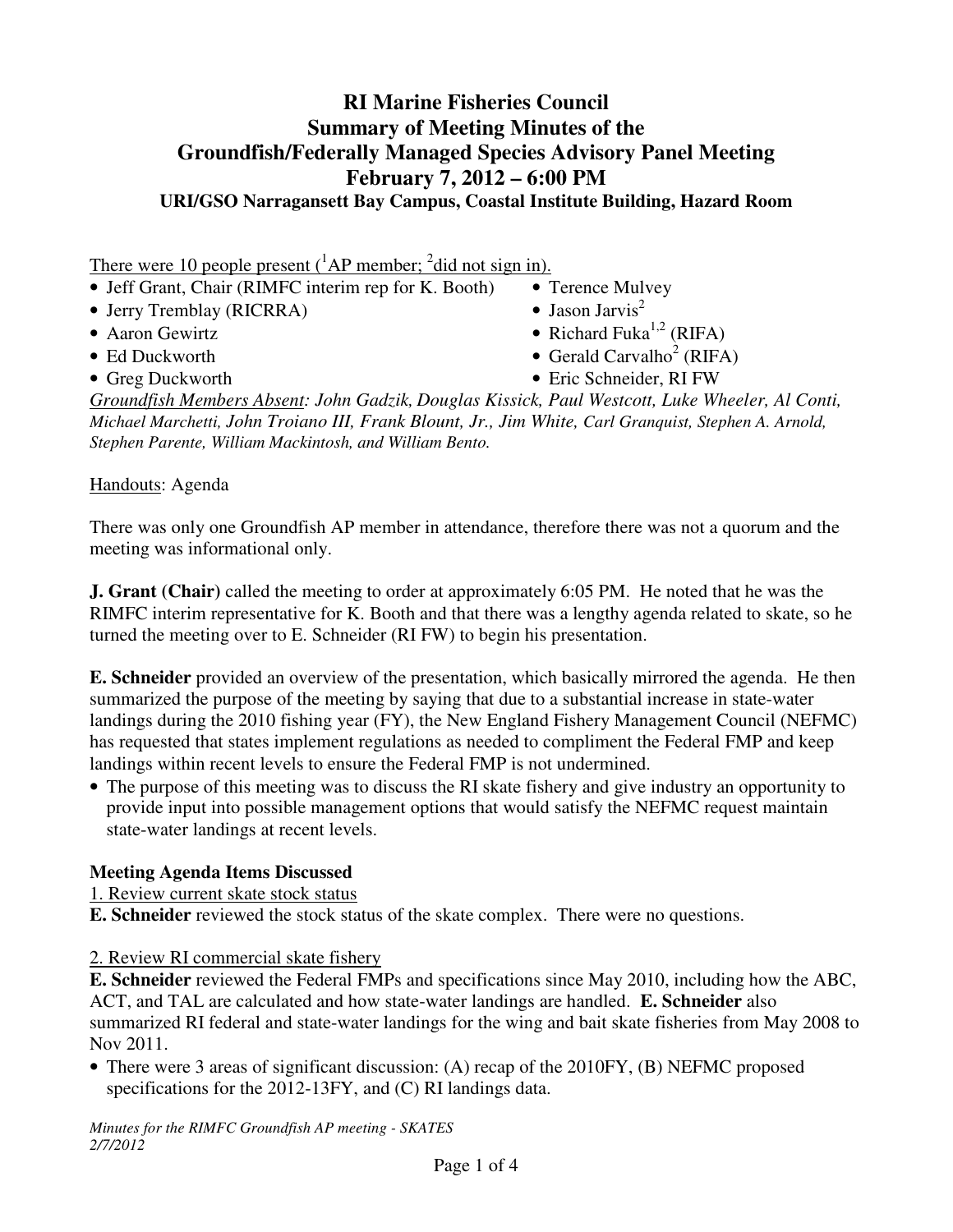### **A. Recap of the 2010FY**

**The group discussed** the 2010FY when the federal TAL-trigger was reached and the incidental possession limit for wings was enacted early in the FY (on Sept 3, 2010).

- During the 2010FY RI state-water landings accounted for more than the anticipated coastwide statewater landings and increased 110% relative to the 2009FY. Ultimately, during the 2010FY statewater landings coastwide increased from 6.7 to 12% of TAL. This increase caused NEFMC to request that states review and enact appropriate state-water FMPs to constrain state-water landings.
	- o **The group acknowledged** that several factors contributed to the increase in state-water landings during the 2010FY, including a derby-style federal fishery with high possession limits that resulted in a incidental possession limit after 4 months of fishing; state-water landings from fishers that dropped their federal open access skate permit to fish in state-waters where there was no possession limit; and a large influx of skate available in state waters relative to previous years.
- **A. Gewirtz** noted that he had spoken with Toby Curtis (Policy Analyst, NMFS). **A. Gewirtz** provided a typed copy of these notes, which are attached as Exhibit A.
	- o **A. Gewirtz** stated that according to T. Curtis, the goal of the federal program is to keep the fishery open year round with no closures. It appears that the recent increase in the federal quota (TAL) combined with current federal possession limits have provided consistency to the federal fishery, meaning that the fishery should run at the full possession limits for the duration of the 2011FY.
	- o **A. Gewirtz** summarized that since only 67% of the wing TAL had been harvested by Feb. 6, 2012, that states do not appear to be impacting the federal plan and if states can maintain current landings the problems encountered during the 2010FY should be a thing of the past.

## **B. NEFMC proposed specifications for the 2012-13FY**

While discussing the NEFMC proposed specifications for the 2012-13 FY the following points and concerns were expressed by the group.

- The NEFMC proposed specifications accounted for discards in state-water fisheries; however, since states have no possession limit there is no incentive to discard. The RI state-water gillnet wing fishery has zero discards, which can be verified by NMFS observer logs.
	- o After discussion **the group noted** that assuming other state-water fisheries (wing and bait from other states) operated in the same fashion as RI, applying the appropriate discard rate (of zero) to state-water landings would result in a net gain of a couple hundred mt by basically converting discards to state-water landings.
	- o **The group agreed** that this was important and something they wish pursued through the appropriate channels.
	- o **A. Gewirtz and E. Schneider** both said that they would follow up with NMFS in the coming weeks regarding discards.
- The group spent substantial time reviewing the proposed specifications, in particular trying to design a state-water FMP that would "keep catch within recent levels", without exceeding the NEFMC proposed state-water expected landings. A significant problem being that the proposed specs actually reduce state-water landings to 3% of TAL, rather than using recent landings estimates at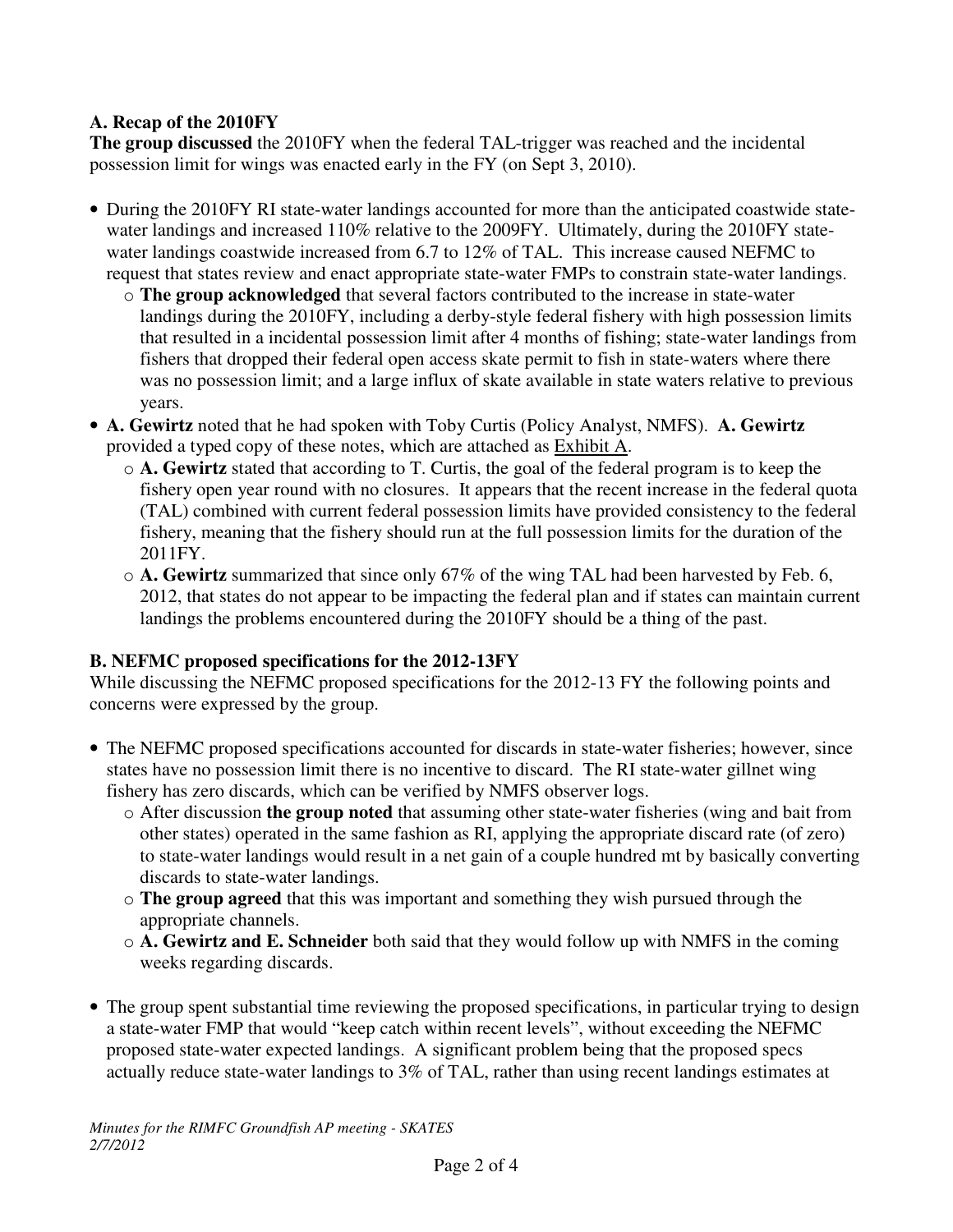6.7% (2007-09FY) that are used in current specifications. This reduction is in contrast to the NEFMC suggestion of keeping catch within recent levels.

- o **G. Carvalho** stated that the NEFMC proposed reduction in state-water landings is not acceptable, especially in light of the recently increased federal quota and history of state-water landings. RI can't afford to lose that percentage of allocation and the associated revenues and employment that is sustained by the fishery. There is no justification for reducing state-water catch below recent historic catch levels.
- o **E. Schneider** noted that NMFS is still reviewing the proposed specifications. Since their review was not finalized NMFS could offer no specifics. **E. Schneider** noted that he had no specific insight, but felt it wouldn't be unreasonable NMFS to increase the state-water expected landings to recent levels (6.7% of TAL) in their final rule, which is essentially what the NEFMC requested of states (i.e. keep catch at recent levels).
- o **E. Schneider** restated that the Division is not proposing to cut state-water landings, but trying to respond the NEFMC request to enact some regulations to keep catch within recent levels.
- o Nonetheless, the lack of finalized specifications and/or a finalized target complicated the task of crafting a responsible, yet not overbearing state-water FMP. Proposals and discussions are noted in the Industry Proposals Section below.

# **C. RI skate landings**

**E. Schneider** reviewed RI landings data for the federal and state-water wing and bait fisheries from May of 2008 to Nov. 2011. There was a productive discussion regarding how the proposed federal possession limits would affect the state-water fishery and landings.

- **The group acknowledged** that if the current and/or proposed federal possession limits/seasons were applied to state-waters, it would ruin the state-water wing fishery.
	- o **T. Mulvey and others** stated that the state-water skate fishery is a 6-month fishery running from May – Nov. when skate are available in state-waters; opposed to a federal fishery that can find skate year round in federal waters.
	- o **G. Duckworth** stated that applying the federal possession limits/seasons to state-waters could result in as much as a 70% reduction in landings of wings, which would ruin the state-water fishery, and basically put many, if not all gill netters out of business.
	- o With some effort the potential reduction in catch could be calculated from the histograms and landings data provided in the presentation; however, the values weren't readily available.
		- **Based on the histograms the group agreed** that that the fishery would be substantially impacted and that the reduction in landings would be converted to discards.
		- **E. Schneider** said that he would calculate the potential reductions in lbs, and follow up if necessary.

3. Review letter from the NEFMC requesting states take action to ensure that the state-waters skate fishery does not adversely affect the federal fishery management plan.

**E. Schneider** read the letter and the group discussed the data tables provided by NMFS in the letter. Comments and discussion related to this item have been summarized elsewhere in the minutes.

4. Division of Fish and Wildlife proposed changes for 2012 skate fishing year

**The group agreed** that the proposed changes would cause substantial reductions to the state-water fishery and provided several alternatives (see Industry Proposals).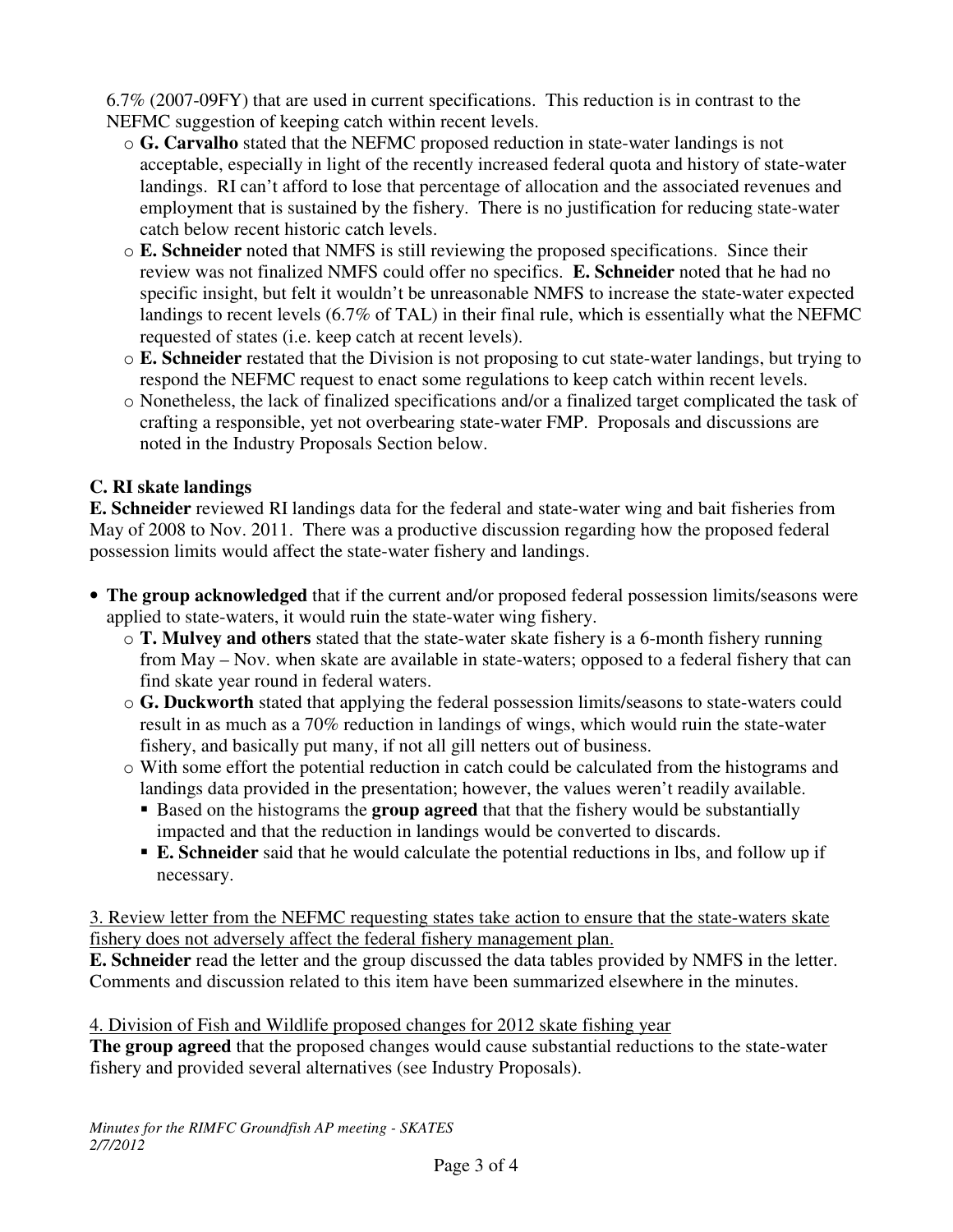- **E. Schneider** reminded the group that Option 2 contained in the Public Hearing document was not being offered as the Division recommendation, but was included essentially as a benchmark representing what the Division expected would be the most restrictive option.
	- o By design, this should allow proposals that ranged between Option 1 (status quo) and 2 to be discussed at the public hearing and next RIMFC meeting.
	- o Due to the 30-day public notice period for the public hearing commencing prior the AP meeting, the Division had to propose measures and thus proposed mirroring the federal plan.
- **E. Schneider** reminded the group of the purpose of this meeting (mentioned above) and that proposals developed during this meeting would be presented at the public hearing.

## 5. Advisory Panel proposals for 2012 commercial skate fishing year

**In summery**: industry would rather keep what they catch, without discards, during the 6-months when skates are available and stop fishing when a certain trigger is hit, opposed to working under a restrictive possession limit that would greatly reduce daily and total landings, result in lots of discards, wasting of the skate resource, and ultimately risk ruining their businesses. Especially considering that the stock is not overfished, overfishing is not occurring, and it doesn't appear that the federal TAL triggers will be hit or the TAL exceeded.

- The group discussed several different options including:
	- o **T. Mulvey** suggested that a possible solution would be to combine the two possession limits (i.e. 6,300 lbs/day) for 6-months opposed to 2 seasons over 12 months with lower possession limits.
	- o **T. Mulvey and G. Duckworth** suggested that setting a state-water TAL and possession limit reduction trigger, similar to the monkfish fishery.
		- **E. Schneider** noted that it would be very difficult if not impossible for the Division to track state-water wing landings in real time relative to a TAL. Similarly, deriving 'an appropriate TAL' could be challenging. He suggested the group consider all options in addition to setting a state-water TAL.
	- o After much discussion regarding how to set an appropriate level for the TAL, **the group agreed** that a TAL based on a 3-year average of state-water landings was consistent with the NEFMC suggestions.
		- The 2009-2011FY 3-yr average = 2,476,817 lbs  $(1,123.47 \text{ mt})$

# • **The group requested that the following proposals be presented at the Public Hearing.**

Proposal 1: Set State-water TAL to 3-yr average of state water landings, with no possession limit. When 90% of the state-water TAL is achieved, the federal possession limit will be enacted.

Proposal 2: Set State-water TAL to 3-yr average of state water landings, with no possession limit. When 90% of the state-water TAL is achieved, the federal incidental possession limit will be enacted.

Proposal 3: Enact 6,300 lb possession limit for wings and the federal bait possession limit.

- **The group noted** that at least one more proposal will be submitted prior to the public hearing.
- **J. Grant (Chair)** suggested that the group submit any other proposals to E. Schneider at least 3 days prior to the public hearing or bring the proposals the public hearing.
- **J. Grant (Chair)** adjourned the meeting ~8:50 pm.